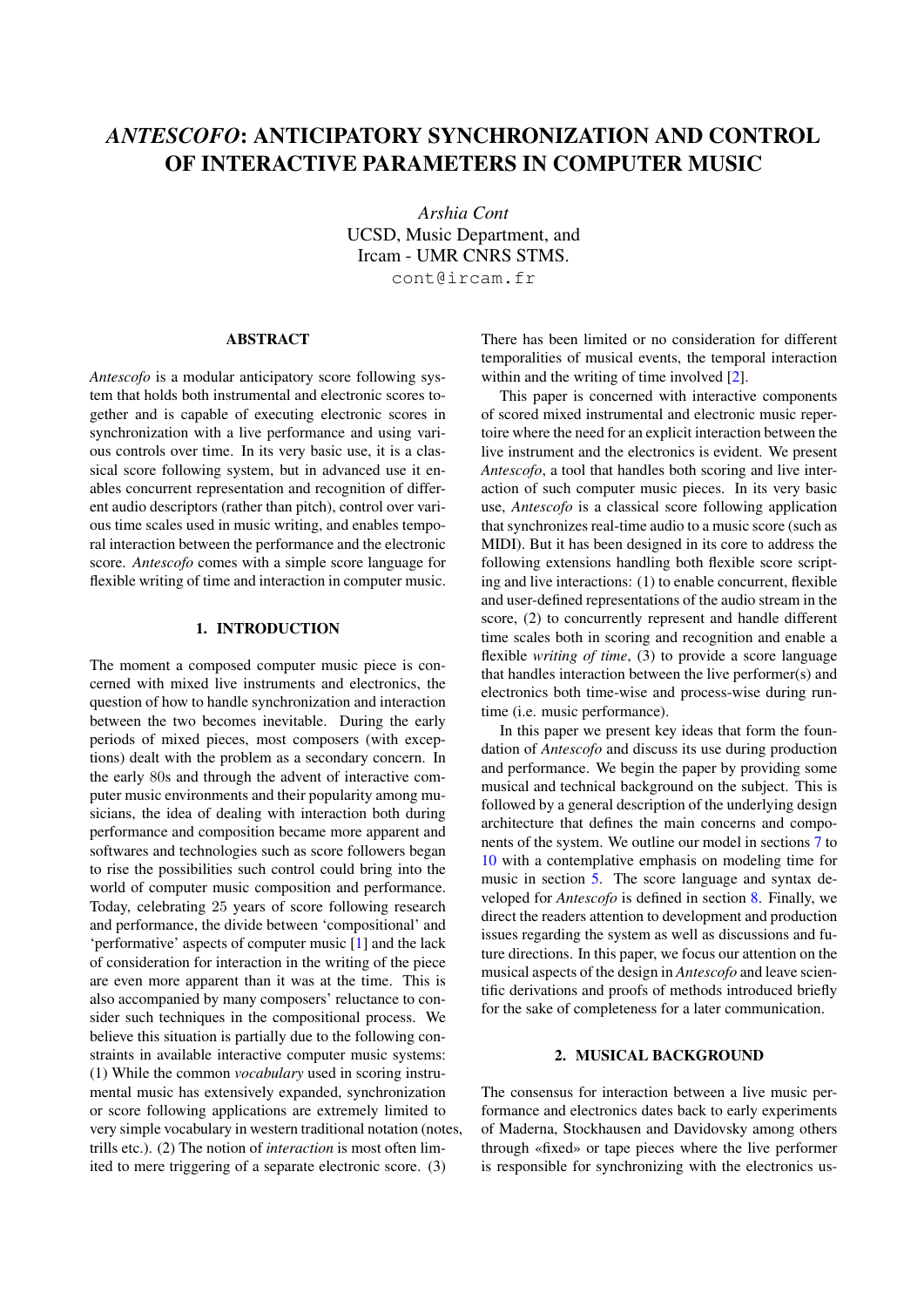ing click-tracks or active listening. Later on in mid 80s, the movement is joined by experiments and repertoire of the so called "real-time electronics", starting from experiments by Manoury and Boulez, where most often a score following application is responsible for synchronizing events of the live instruments to the pre-written score and triggering the appropriate electronic events (whether fixed or through live generation). In this latter group, until today, a lot of composers have leant on the idea of a score following application to automate the performance of the electronics score with synchronization to the live performer(s), while some others, with Manoury as a forerunner, immediately recognized and incorporated the possibilities in writing *interactive* electronic scores which are realized during the live performance.

Naturally, the advent of score following techniques for synchronization of live performance with electronic score and control of interaction created a lot of momentum both in the research and music communities but not without criticism. Among many criticisms directed towards *realtime electronics* school, of particular interest are the ones by compsoers Jean-Claude Risset and Marco Stroppa. Risset argues that "Not only does the use of real-time systems bring limitations and difficulties for the durability of the music, but one may even argue that the concept of real-time concerns primarily performance and may be of little relevance to musical composition" [\[3\]](#page-7-2). A constructional read of Risset's paper would point to an important lack in the existing systems: the lack of a compositional interaction during performance. While this issue is in most parts aesthetical, it has also a great deal to do with a lack of explicit designs for such matter. Stroppa's extensive criticism of real-time electronics is accompanied by the composer's detailed proposal for a *Virtual Interpreter* system[\[2\]](#page-7-1). In this vast proposal (which we will not detail in this paper), the composer is mostly concerned with *temporality* of musical events and different temporal degrees of interaction in computer music spanning from explicit interaction of fixed or live electronic processes with realtime detected tempi to continuous representations of time to allow fine grain tuning of composed electronics to a live performance.

## 3. RESEARCH BACKGROUND

Since the inception of the first MIDI score followers in 1984 by Dannenberg [\[4\]](#page-7-3) and Vercoe [\[5\]](#page-7-4), the research community has made a lot of contributions and advancements to the field by incorporating more advanced recognition and alignment techniques such as probabilistic models [\[6\]](#page-7-5), graphical modeling [\[7\]](#page-7-6)and much more that we will not review for the scope of this paper and would refer the curious reader to [\[8\]](#page-7-7) for a historical review. For this paper, we are particularly interested in approaches where explicit models of *time* are involved during recognition; mentioning that none of the available systems, to the extent of the author's knowledge, has explicitly integrated interaction with the electronic score within the recognition system and handling interaction is left to the user once events are recognized on-the-fly.

It is interesting to note that Vercoe's initial MIDI *Synthetic Performer* had explicit interaction with the deducted tempo of the live performer $[5]$ <sup>[1](#page-1-0)</sup>. With the move to audio systems using pitch detection algorithms *tempo* was temporarily forgotten focusing on string matching techniques and back again with Grubb and Dannenberg [\[6\]](#page-7-5) where the pitch observations used in the probabilistic model can influence the running tempo by comparing the elapsed time and the idealized score tempo. Perhaps the most elaborate and explicit time model that has been used belongs to Raphael [\[7\]](#page-7-6). Raphael's design has two stages for decoding of score position and tempo. The first, comprising Hidden Markov Models deducted from the score responsible for decoding the position in the score and the second, an elaborate Bayesian network which takes this information to deduct the smooth tempo during the performance. Notably, Raphael uses this tempo in interaction with his accompaniment system to adapt the time-duration of the accompanying section using phase-vocoding techniques which has proven to be very effective.

*Antescofo* is an *anticipatory* score follower with an anticipatory design that will be outlied hereafter. It is capable of outputting the real-time tempo of the performance but unlike previous approaches, it comprises two *coupled* audio and tempo agents which work collaboratively and competitively in an anticipatory design to reduce computation and design complexity and increase robustness when there is uncertainty in one of the two agents. The core design of the probabilistic approach in *Antescofo*, enables direct access to temporal structures which can be easily accessed and tweaked in the provided score language.

#### 4. GENERAL ARCHITECTURE

The proposed system in this paper is based on pair coupled audio and tempo agents. The music score is represented through a probabilistic graphical model constructed directly from a symbolic music score. The two audio and tempo agents collaborate at all times to map the real-time audio input to the most likely state sequence in the score model. The tempo agent computes on the *event* time-scale and is based on a cognitive model of musical metric structure introduced in [\[9\]](#page-7-8) and provides continuous tempo predictions based on live audio input and the given music score. On the other hand, the audio agent undergoes computation on the *continuous* audio time-scale and assigns out-of-time probabilistic values to relevant states in the score state-space. The proposed model is an *anticipatory system* which implies "a system containing a predictive model of itself and/or of its environment, which allows it to change state at an instant in accord with the model's predictions pertaining to a later instant" $[10]$ . The audio agent is influenced dynamically by the predicted tempo,

<span id="page-1-0"></span><sup>1</sup> See the historical video at [http://www.youtube.com/](http://www.youtube.com/watch?v=vOYky8MmrEU) [watch?v=vOYky8MmrEU](http://www.youtube.com/watch?v=vOYky8MmrEU)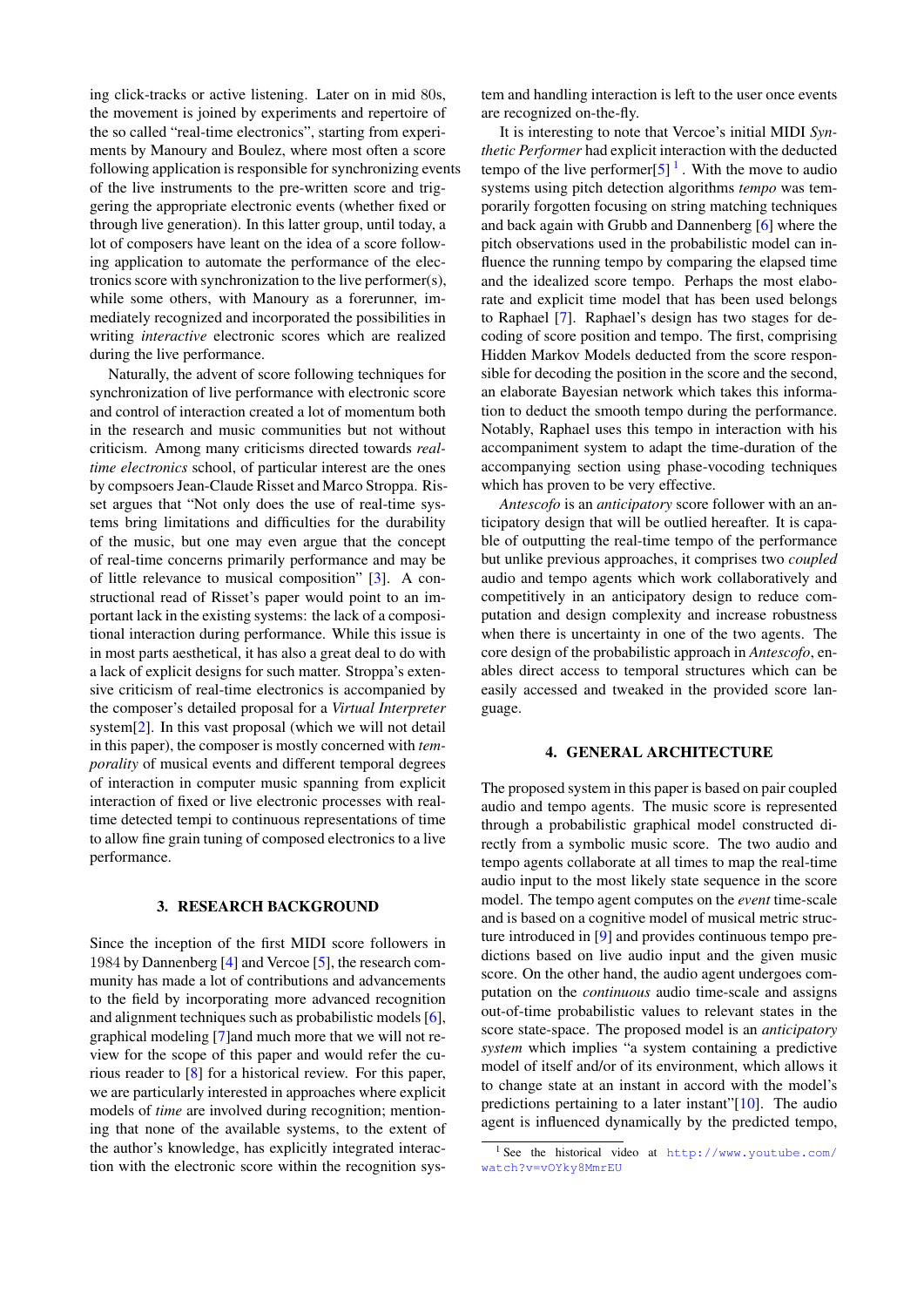and in return the tempo agent is directly affected by the decisions obtained instantly by the system.

This model has the underlying hypothesis that the audio signal can be totally generated by the underlying statespace score model. Hence the problem of score following is the inverse of this hypothesis, or to find the most likely state-sequence associated with observed real-time audio sequence. Due to the nature of this inverse problem, the underlying state-sequence that generates the audio is not directly observable by the system. This process of finding the most likely state-sequence in a hidden process up to the present is referred to as the *inference* problem. The state-space generative model of the score proposed here is a *Hidden Hybrid Markov/semi-Markov chain* [\[11\]](#page-7-10). Figure [1](#page-2-1) shows a general diagram of *Antescofo*'s design. Besides decoding the correct score position and tempo, the system is capable of undertaking (electronic) score actions if they are present within the pre-loaded score as a way to communicate with external generative or synthesis engines coupled with the musical time scales that are provided through *Antescofo*'s score language.



<span id="page-2-1"></span>Figure 1. General Design Diagram of *Antescofo*

In what follows, we will look at more detailed design of each component of the system described above.

## 5. ON MODELING *MUSICAL TIME*

# <span id="page-2-0"></span>5.1. Musical Foundations

In most computer music systems that deal with models of time, modeling concepts are inherited from long studied models available for speech or biological sequences. In almost every field of research dealing with time sequences, the issue of belief propagation through time is a huge dilemma and subject to intense ongoing research. Choosing one approach over another brings in drawbacks and approximations according to the departing hypothesis lied in the model itself. When it comes down to music signals, the issue of time modeling is of more burden. On the other hand, musicians and artists, unlike researchers, have more freedom in contemplating on the issue of time modeling. The author believes that there is still a lot to learn from artists with regards to modeling time in every field of research dealing with the issue. In this section, we gather several important contemplations on time modeling as inputs from the artistic community that constitutes the core of *Antescofo*'s temporal modeling. There is no single reference regarding time models in the arts! Every composer or artist has dealt with the problem one way or another. We will not go through all aspects of time modeling in this paper and leave a broader analysis for future. Moreover, we do not claim to provide a universal model of time. Here, we present several views and categories that are widely accepted and are highly inspirational for the design of *Antescofo* and were partially presented in [\[12\]](#page-7-11) .

## <span id="page-2-2"></span>*5.1.1. Temporal vs. Atemporal*

Formalized first by Xenakis[\[13\]](#page-7-12), the *Atemporal* (or *out-oftime*) corresponds to an object that possess its own internal temporal structure independent of the overall temporal structures of the piece of music. He also emphasizes on the independence of the two time structures. To conform this distinction with our probabilistic design, we define an *Atemporal* object or event as one that posseses a physical space in the score but does not contribute to the physical time of the score. Typical examples of atemporal objects are grace notes and internal notes of a (free) trill in the western classical notation. While both have physical presence, the individual events do not contribute to the notion of tempo but their relative temporal appearance in the case of the first, or their overall *in-time* structure in the case of the second contribute to the notion of tempo. Other examples of atemporal objects are events with fermatas or freeimprovisation boxes seen in various contemporary music repertoire.

#### *5.1.2. Striated-time vs. Smooth-time*

Striated time is one that is based on recurring temporal regularities while smooth time is a continuous notion of time as a flow of information [\[14\]](#page-7-13). The pulsed-time used in most western classical music notation is a regulated striated time-flow that uses an internal musical clock usually driven by a tempo parameter in beats-per-minute. In our terminology, we distinguish between a striated timescale where the notion of time is driven relative to a constantly evolving tempo, and smooth time-scale where the information on the microscopic level consists of individual atemporal elements or is defined relative to a clocktime. Typical example of a smooth-time event in western traditional notation are free *glissandis*. This distinction is crucial in order to enable a flexible writing of time and also to enable the coexistence of traditional event notations with that of continuous audio-driven events.

#### <span id="page-2-3"></span>6. PROBABILISTIC MODELS OF TIME

One of the main goals of probabilistic modeling is to decode temporal dynamics of an outside process. The main difficulty regarding this task is the temporal dynamics of the underlying model in use. In most problems, any state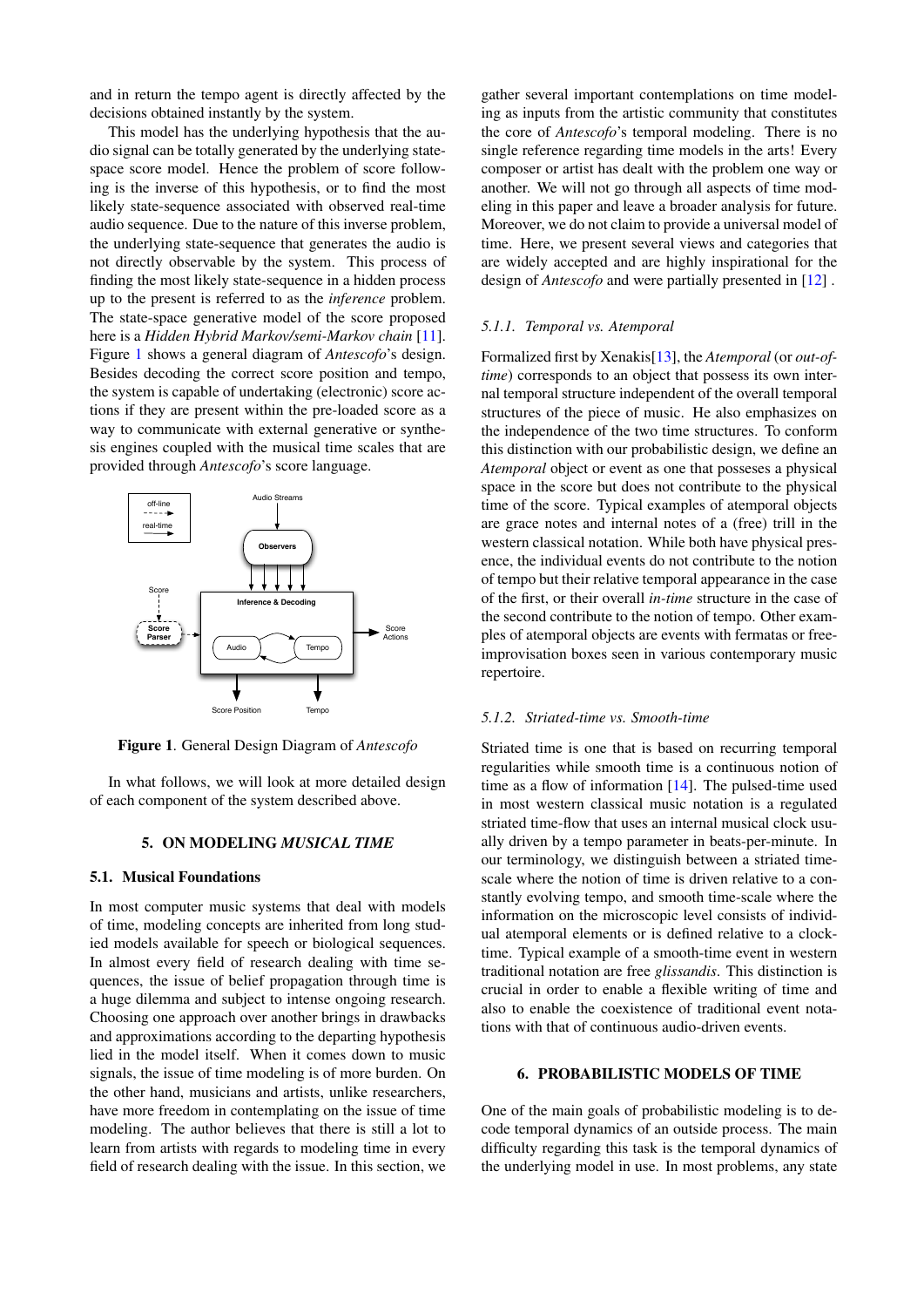of a given process occupies some duration that can be deterministic or not. In such tasks, we are interested in a probabilistic model of the macro-state duration and sojourn time. In a musical context, a macro-state can refer to a musical event (note, chord, silence, trills etc.) given an expected duration. A common way to model time series data in the literature is by the use of *statespace models*. A state-space model of a sequence is a time-indexed sequence of graphs (nodes and edges) where each node refers to a state of the system over time. Therefore each state has a time-occupancy that can be used to model sojourn time and duration of the events under consideration. In this paper, we limit ourself to two wide classes of graphical models and their duration models that cover most existing approaches: Hidden Markov models (HMM) and Hidden Semi-Markov chains. The major drawback in HMM is their inflexibility in describing the time spent in a given state due to their *implicit* nature of time occupancy. A semi-Markov chain is composed of an embedded Markov chain representing the transitions between distinct states, and discrete *explicit* state-occupancy distributions representing sojourn times. Our proposal is to use the benefits of the both worlds by introducing hybrid Markov/semi-Markov chains as first defined in [\[11\]](#page-7-10). In section [8](#page-4-0) we will show how such a mixture can represent different time dependencies visited in the last section.

To formalize the problem, we assume that the audio stream through time  $\tau$  or  $x_0^{\tau}$  (as short for  $x_0, \ldots, x_{\tau}$ ) is a stochastic process represented by the random variable  $\{X_t\}$ , which is generated by a sequence of states  $s_0^{\tau}$  through the random variable  $\{S_t\}$  corresponding to (hidden) states in a hybrid markov/semi-Markov chain generated from the score. The solution to the inference problem then determines the most-likely state-sequence  $S_0^{\tau}$  that would generate  $X_0^{\tau}$  and in return the score position and real-time decoded tempi. Beyond this point, we use  $P(S_t = j)$  as a short for  $P(S_t = s_j)$  denoting the probability that state j is emitted at time t.

Let  $S_t$  be a J-state hybrid Markov/semi-Markov chain. It can be then defined by:

• *Initial probabilities:*

 $\pi_j = P(S_0 = j)$  with  $\sum_j \pi_j = 1$ , which correspond to the starting point in the score of the synchronization application during performance.

• *Transition Probabilities:*

\n- semi-Markovian state 
$$
j
$$
:
\n- for each  $k \neq j$ ,  $p_{jk} = P(S_{t+1} = k | S_{t+1} \neq j, S_t = j)$  where  $\sum_{k \neq j} p_{jk} = 1$  and  $p_{jj} = 0$ .
\n- Markovian state  $j$ :
\n- $p_{jk}^{\sim} = P(S_{t+1} = k | S_t = j)$  with  $\sum_k p_{jk}^{\sim} = 1$ .
\n

• An *explicit* occupancy (or sojourn time) distribution attached to each semi-Markovian state:

$$
d_j(u) = P(S_{t+u+1} \neq j, S_{t+u-v} = j, \qquad (1)
$$

$$
v = 0, \dots, u - 2|S_{t+1} = j, S_t \neq j)
$$

where  $u = 1, \ldots, M_i$  and  $M_i$  denotes the upper bound to the time spent in state  $i$ . Hence, we assume that the state occupancy distributions are concentrated on finite sets of time points.

• An *implicit* sojourn distribution attached to each Markovian state  $j$  where

 $P(S_{t+1} = k | S_{t+1} \neq j, S_t = j) = \tilde{p_{jk}}/(1 - \tilde{p_{jk}})$ defines an implicit state occupancy distribution as the geometric distribution with parameter  $1 - \tilde{p}_{ik}$ :  $d_j(u) = (1 - \tilde{p}_{jk}) \tilde{p}_{jk}^{u-1}$ 

## 7. THE OBSERVER

<span id="page-3-0"></span>The audio process  $\{X_t\}$  is related to the hybrid Markov / semi-Markov chain {St} (or the score) by the *observation probabilities*:

<span id="page-3-1"></span>
$$
b_j(y) = P(X_t = y | S_t = j) \quad \text{where} \quad \sum_y b_j(y) = 1.
$$

Observations in our context correspond to the instantaneous belief about the expected score events given the latest (or real-time) inputs to the system. Most score following applications comes either with their internal observation mechanisms or are tuned towards a specific observation module living outside the score follower itself. For the design of *Antescofo*, we have decided to make it modular by both providing an internal observation mechanism and also enabling user-defined observation inputs. In its basic use, *Antescofo* is a classical score following application that accepts a list of pitches (in Hz or MIDI) as input to map it to the score position and the tempo variable. But for more curious users, *Antescofo* is able to accept concurrent observations of different nature. The number of concurrent observations to the system (which are user-defined and calculated outside *Antescofo*) and their code names are defined by the user during object instantiation in Max or Pd. Figure [2](#page-4-1) shows the classical and user-defined appearances of the *Antescofo* on a Max window. Here, the creative user of figure  $2(b)$  has attempted to provide four different concurrent observation to the module. Consequently, the score that the user creates would normally make use of these different sources to follow different aspects of audio streams during a performance. We will get back to this point later in section [8.2](#page-5-0) and here focus on how these observations are prepared by the observer for the inference and decoding modules.

*Antescofo* comes with several standard built-in observations for classical score following which are denoted by: hz, midi and KL used respectively for pitch observation using an external pitch tracker, MIDI observation and polyphonic audio observations. To obtain instantaneous observation probabilities for *Antescofo*'s modular observer, we simply center Normal distributions over the expected value indicated in the score and obtain probabilities in run-time. Obviously if the input consists of a vector of values multivariate normal distributions are used instead. The variance of these normal distributions (or the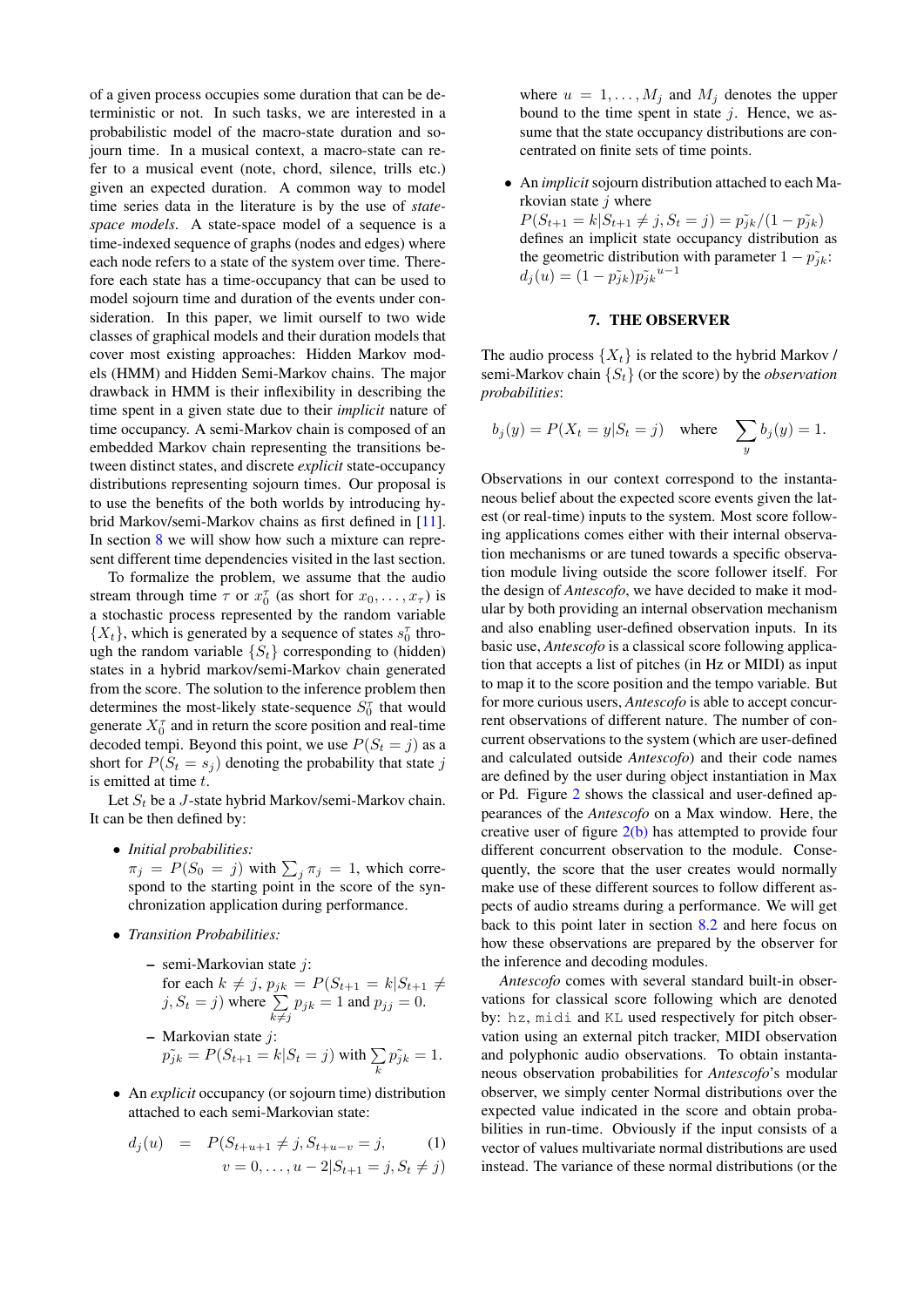<span id="page-4-2"></span>

<span id="page-4-1"></span>Figure 2. Modular Observation in *Antescofo*

diagonal covariance matrix for vector inputs) are set to 1% of the expected value (or a semi-tone for pitch), also controllable by the user through the score (section [8.2\)](#page-5-0). The above holds for all observation modes except the KL mode which is designed for polyphonic tracking and is left out here due to space considerations.

# <span id="page-4-0"></span>8. SCORE TOPOLOGY AND LANGUAGE

The state-space topology of  $\{S_t\}$  is determined by the score, where each score element is mapped into a hybrid Markov/semi-Markov equivalent chain using *Antescofo*'s parser. These built-in maps describe different event types and time models and can be directly described using a simple text-based score language. The score language of *Antescofo* has been carefully designed to enable importing of common score formats such as MIDI and to be able to easily describe common classical music repertoire as well as user-defined events coming from different audio observations and with different temporalities. In this section we describe the basics of *Antescofo*'s score language with their real-world equivalences and show how the same syntaxes can define complex unconventional score events. Moreover, *Antescofo*'s score language enables the coexistence of the instrumental score and the electronic music score altogether. As a convention, in the figures that follow, a Markov state is demonstrated by a regular circle and a Semi-Markov state by a double-lined circle. Also in defining command syntaxes, the plus sign (+) next to each type should be interpreted as "one or more of". As a last convention,  $a \leq f$ loat> indicates a floating number representing the notated observations in the score. For pitched events and as a convention, events would be represented by either MIDI or MIDIcent note numbers.

#### 8.1. Basic commands

## *8.1.1.* BPM *command*

The initial tempo and any tempo change in the score can be encoded by the BPM command in Beats-Per-Minute.

## *8.1.2. Single Event*

A single event can be a single pitch, silence or grace note if the observation under consideration is pitch. These events can be either temporal or atemporal (see section [5.1.1\)](#page-2-2). The usual syntax for a single event is as follows:

<float> <duration> <optional name>

where the duration is expressed as the number of beats relative to the initial score tempo. Figure [3](#page-4-3) shows a sample graphical score, the *Antescofo* equivalent and the statetransition diagram created after parsing. If the duration associated with a single event is set to 0.0, it is a sign that the associated event is *atemporal*. In this example, pitches are encoded using MIDIcent format and a left-right state diagram is created that is in one-to-one correspondence with the score. Note that in this example, a *dummy* atemporal silence is created in the middle state. *Antescofo*'s parser automatically puts dummy silences between events where appropriate to better model the incoming audio.



<span id="page-4-3"></span>Figure 3. *Antescofo*'s score sample and state transition diagram for single events

## *8.1.3.* TRILL *Class*

As the name suggests, the TRILL class of *Antescofo* is a way to imitate classical music trill notation. In terms of modeling, *Antescofo*'s TRILL is *one in-time* event that has several *out-of-time* events within. Moreover, the order in which these sub-states appear is not important. Figure [4](#page-5-1) shows two examples for Antesofo's TRILL syntax where the second is taken out of the first measure in Marco Stroppa's *Little-I* for flute and electronics and demonstrates a free glissandi which can be successfully encoded using the TRILL class in *Antescofo*. The TRILL class syntax is as follows:

TRILL ( +<float> ) <duration> <name>

#### *8.1.4.* CHORD *Class*

As the name suggests, a chord class denotes a single semimarkov (or markov if duration is set to zero) state that models polyphonic events. The regular syntax for the CHORD class is similar to the TRILL class but translates to only one state:

CHORD ( +<float> ) <duration> <name>

#### *8.1.5.* MULTI *Class*

Using the above commands, any classical music piece can be easily parsed or rewritten in *Antescofo*'s format. We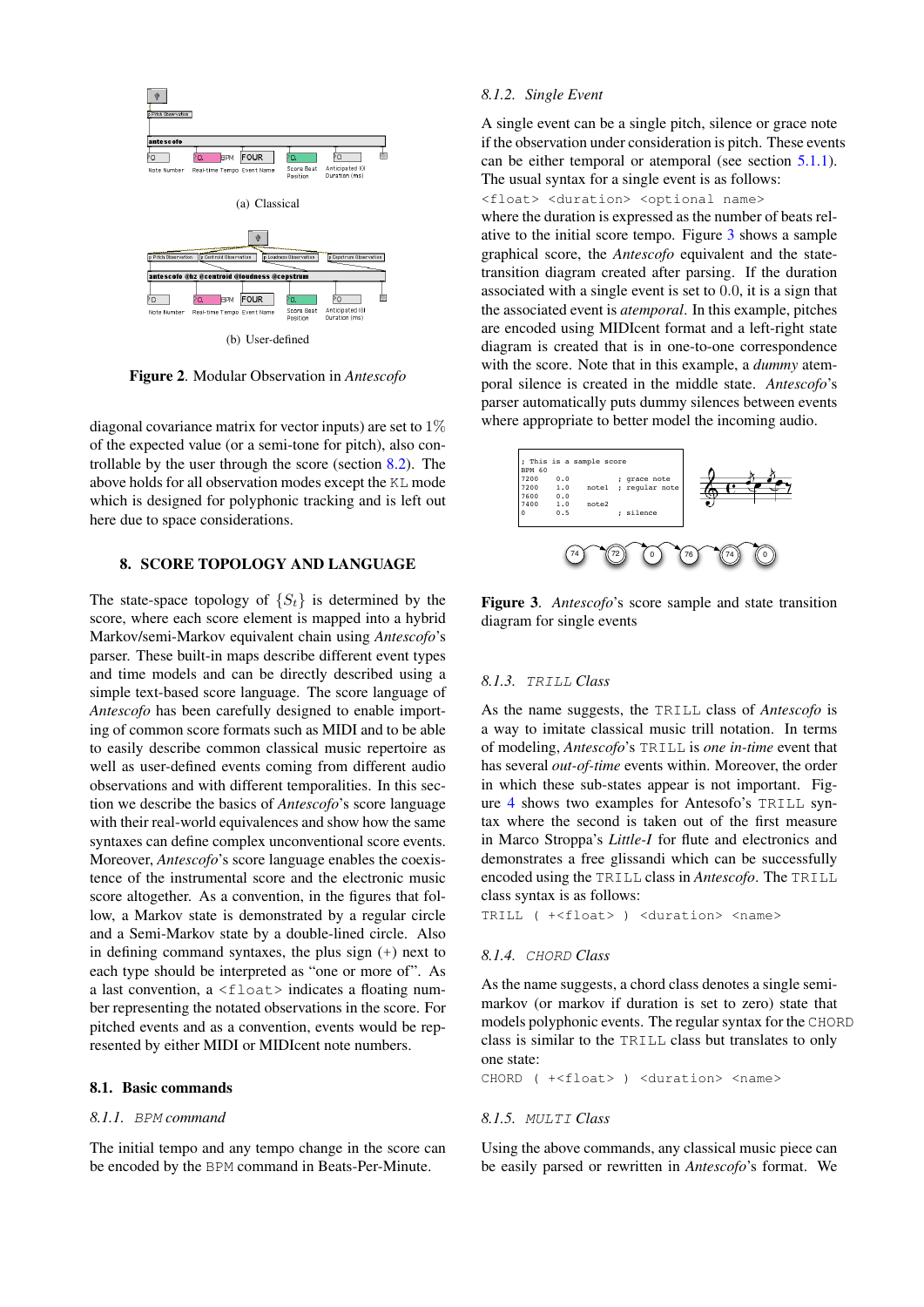

<span id="page-5-1"></span>Figure 4. *Antescofo*'s score sample and state transition diagram for TRILL class

add one more class to allow more complex object and temporal encoding. The MULTI class is similar to the TRILL class with the exception that the symbols defined within it are *ordered in time*. This new addition to *Antescofo*'s score syntax allows decoding of continuous time events such as glissandis (in western notation) and even audio streams associated with a pre-defined observation for audio-matching. The MULTI syntax is as follows: MULTI ( +<float> ) <duration> <name>

In this new topology, a high-level semi-markov state represents the overall temporal structure of the whole object that is mapped to a series of sequential left-right Markov chains. Figure [5](#page-5-2) shows a MULTI example for two consecutive notated glissandis.



<span id="page-5-2"></span>Figure 5. *Antescofo*'s score sample and state transition diagram for MULTI class

#### <span id="page-5-0"></span>8.2. Advanced commands

#### *8.2.1.* VARIANCE

The variance associated with the observer (see section [7\)](#page-3-0) can also be controlled in the score and takes as unit, semitones (for pitched events) or percentage values of the expected score event (for other observations). This is quite useful in several circumstances. For example, when following audio signals from a flute in a live performance, the tuning of high pitches might become different than the expected tuning considered in the score due to warming up of the flute's body. An increase of the observer's variance in such case could save the system and the performance! Also, when dealing with different information sources of audio, one might want to adapt this percentage to the nature of the incoming process.

## *8.2.2. The* @ *Operator*

As mentioned in section [7,](#page-3-0) *Antescofo* is capable of handling concurrent representations of audio streams for recognition and interaction. By default, *Antescofo* uses the leftmost inlet for all recognition work unless specified beforehand by the @ operator. The string following the @ operator should conform to the code names created by the user during the object's instantiation (section [7\)](#page-3-0) otherwise it would be neglected during score parsing and an error message would be sent. Using this, the user can easily switch between various representations of audio and follow the desired aspects simultaneously in a single score.

#### 8.3. Computer Music Score Actions

One of the important features of *Antescofo* scores is the coexistence of the instrumental part with the electronics part at the same place. Traditionally, in most interactive environments that make use of score following systems, the electronic score lives separately in additional *qlists* and the event numbers (or names in our case) associated with specific score events would trigger the messages in the *qlist* for further processing. This can be easily done inside *Antescofo*'s scores. In addition to that, *Antescofo* has an internal timer that is coupled with the real-time decoded tempo that can be used to do sequencing over the messages to be sent. Note that while traditional *qlist*s also allow sequencing through delay values in milli-seconds, the simple fact that the *sequencer* in *Antescofo* can accept *relative* musical values (in beats) that are realized in run-time (during performance) adds a new dimension and flexibility in the writing of temporal processes for mixed instrumental and computer music repertoire.

An interactive (or fixed) electronic music event might be bound to a single event in the score. In this case, a sequence of FWD commands with corresponding messages following the event in *Antescofo*'s score would do the work. The simple syntax of FWD is as follows:

```
FWD <symbol> +<message>
```

```
FWD <delay> <symbol> +<message>
```
where  $\langle$ symbol $\rangle$  is the string corresponding to the receiving symbol and +<message> correspond to *atom(s)* that would be sent to the symbol at the desired position. The <delay> option if exists, is a float number indicating the delayed time value in beats which would delay the clock-time for sending the message to outside processes using an internal scheduler coupled to the tempo agent.

The additional command LFWD (or loop forward) enables periodic messaging with the following syntax: LFWD <name> <period> <symbol> +<message> which upon triggering sends the indicated messages to a symbol in a periodic manner. The period is given in beats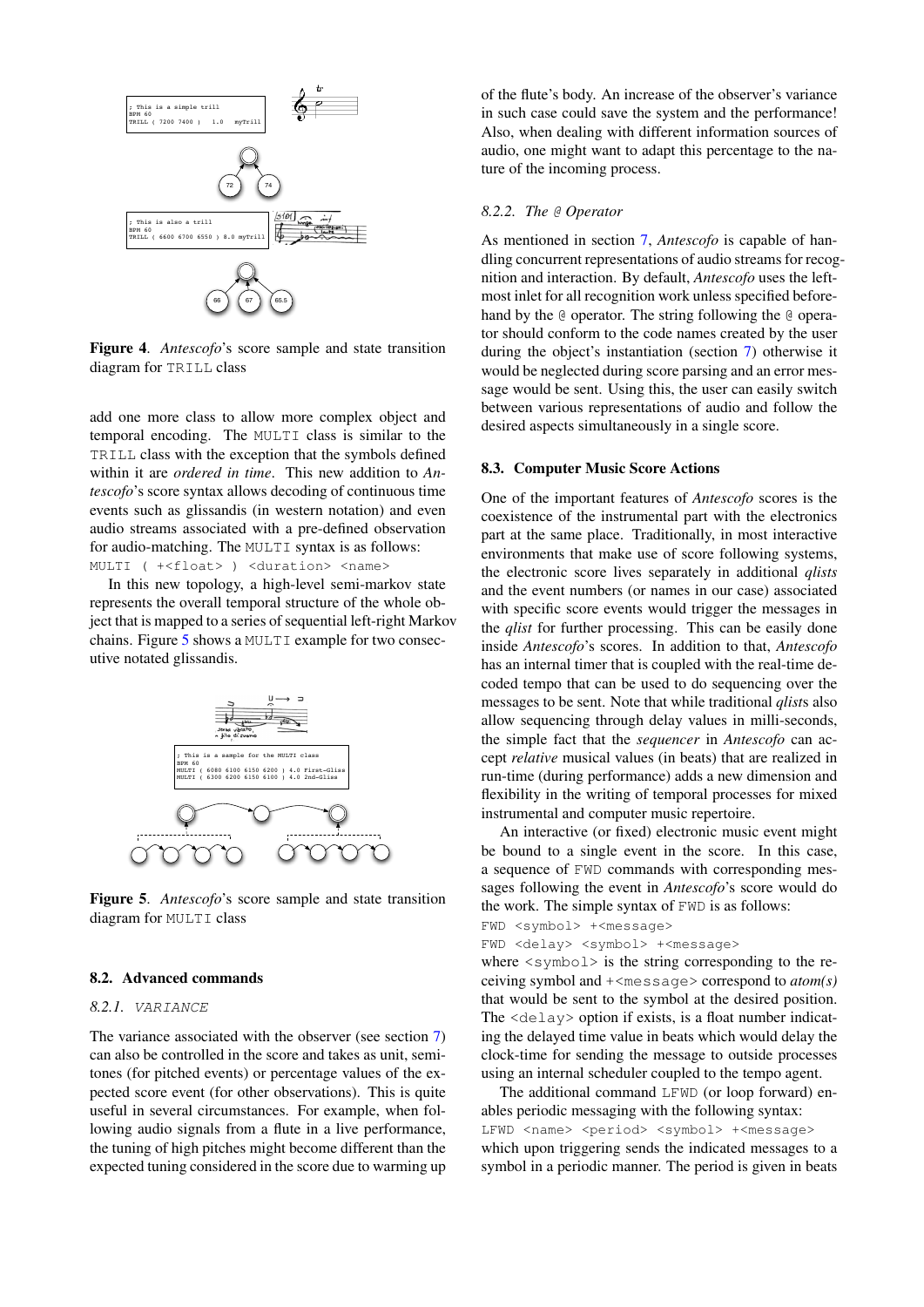and is coupled with the decoded tempo inside *Antescofo*. This simply means that the period of the looped message would change appropriately with the tempo of the musician(s). The KILLFWD command can stop a loop forward by calling the process' name anywhere in the score: KILLFWD <name>.

This feature of *Antescofo*'s score language is constantly growing in accordance with the needs of the computer music community using the developed software. For a comprehensive list of score actions and future plans of these features we invite the curious reader to try and follow the development in section [11.](#page-7-14)

## 9. TEMPO DECODING

<span id="page-6-2"></span>The perception of time in music synchronization tasks is not merely an analysis of rhythmic content, and rather it shapes an *active listening* strategy in which the listener's expectations about future events can play a role as important as the musical events themselves. Therefore, any model for timing synchronisation of musical events should consider the hypothesis that the temporal structure of listeners' expectations is a dynamic structure. A primary function of such structure is *attentional* which allows *anticipation* of future events, enabling perceptual targeting, and coordination of action with musical events. These considerations led Large et al. [\[9\]](#page-7-8) to design a cognitive model of tempo based on internal entrained oscillations.

The model used in *Antescofo* for decoding of the continuous tempo variable is highly inspired by [\[9\]](#page-7-8). Internal tempo is represented through a random variable  $s_k$ revealing how fast the music is flowing with regards to the physical time. After Large, we model the behavior of such random variable as an internal oscillator entraining to the musician's performance. Such internal oscillation can be represented and modeled easily using sine circle maps. These models have been well-studied in the literature and can be considered as non-linear models of oscillations that entrain to a periodic signal and using discretetime formalism. Using this framework, we represent the tempo random variable in seconds/beat and note onset positions as phase values  $\phi_k$  on the sine circle. This way, given a local tempo  $s_k$ , the onset time  $t_n$  can be represented as  $\phi_n = \frac{t_n}{s_k} + 2k\pi$  where k is the number of tempo cycles to reach  $t_n$ . For our model, a phase advance would be the portion of the oscillator's period corresponding to note *Inter-Onset-Intervals* (IOI).

In order to compensate for temporal fluctuations during live music performance, we would need a function of  $\phi$  that would *correct* the phase during live synchronization and at the same time model the *attentional* effect discussed previously, thus enabling perceptual targeting, and coordination of action with musical event. The attentional pulse can be modeled using a periodic probability density function, the *von Mises distribution* which is the circle map version of the Gaussian distribution. Since we are interested in the tempo update and not directly the phase, the corresponding attentional factor for the tempo variable would be a derivative of the von Mises distribution as depicted below [\[9\]](#page-7-8):

$$
F(\phi, \kappa) = \frac{1}{2\pi \exp \kappa} e^{\kappa \cos(2\pi \phi)} \sin 2\pi \phi
$$

Here, the parameter  $\kappa$  plays an important role as smaller values spread the correction all over the phase domain. To take this fact into account, we accumulate attentional factors that occur during note IOIs and numerically solve for the best  $\kappa$  that should be used during the next update.

It can be shown that the above considerations correspond to the following tempo update upon arrival of each new decoded score position from the audio agent:

$$
s_{n+1} = s_n(1 + F(\phi_n, \kappa))
$$

# 10. ANTICIPATORY INFERENCE FORMULATION

<span id="page-6-0"></span>As mentioned earlier, the inference problem addresses decoding of the most likely state sequence in time associated with the observed audio sequence  $x_0^{\tau-1}$ . In a nonrealtime context, an exact inference can be obtained using the Viterbi algorithm  $[15]$  that for each time t uses both beliefs from time 0 through t (referred to as *forward* or  $\alpha$  probability) and future knowledge from present (t) to a terminal state at time T (referred to as *backward* or β probability). In a score following system that necessitates on-the-fly synchronization of audio with the music score, using the  $\beta$  or backward probability of an exact inference framework is either impossible or would introduce considerable delays in the system. In the proposed system, we hope to compensate for this absence of future beliefs through our anticipatory model of audio/tempo coupled agents and an adaptive  $\alpha$  calculation procedure. Here, we formulate a dynamic programming approach for an adaptive  $\alpha$  calculation for a hidden hybrid Markov/semi-Markov process. The inference techniques shown here can be deducted and proofed mathematically from the framework discussed in section [6,](#page-2-3) which are left here out due to space considerations.

For a semi-Markovian state  $i$ , the Viterbi recursion of the forward variable is provided by the following dynamic programming formulation:

$$
\alpha_j(t) = b_j(x_t) \max\left(\max_{1 \le u \le t} \left\{ \prod_{v=1}^{u-1} b_j(x_{t-v}) \right\} - d_j(u) \max_{i \ne j} (p_{ij}\alpha_i(t-u)))\right)
$$
\n(2)

For a Markovian state  $j$ , the same objective amounts to:

<span id="page-6-1"></span>
$$
\tilde{\alpha}_j(t) = \max_{s_0, \dots, s_{t-1}} P(S_t = j, S_0^{t-1} = s_0^{t-1}, X_0^t = x_0^t) \n= b_j(x_t) \max_i (\tilde{p}_{ij} \tilde{\alpha}_i(t-1))
$$
\n(3)

Within this formulation, the probability of the observed sequence  $x_0^{\tau-1}$  jointly with the most probable state sequence is  $\arg\max[\alpha_j(\tau-1)].$ j